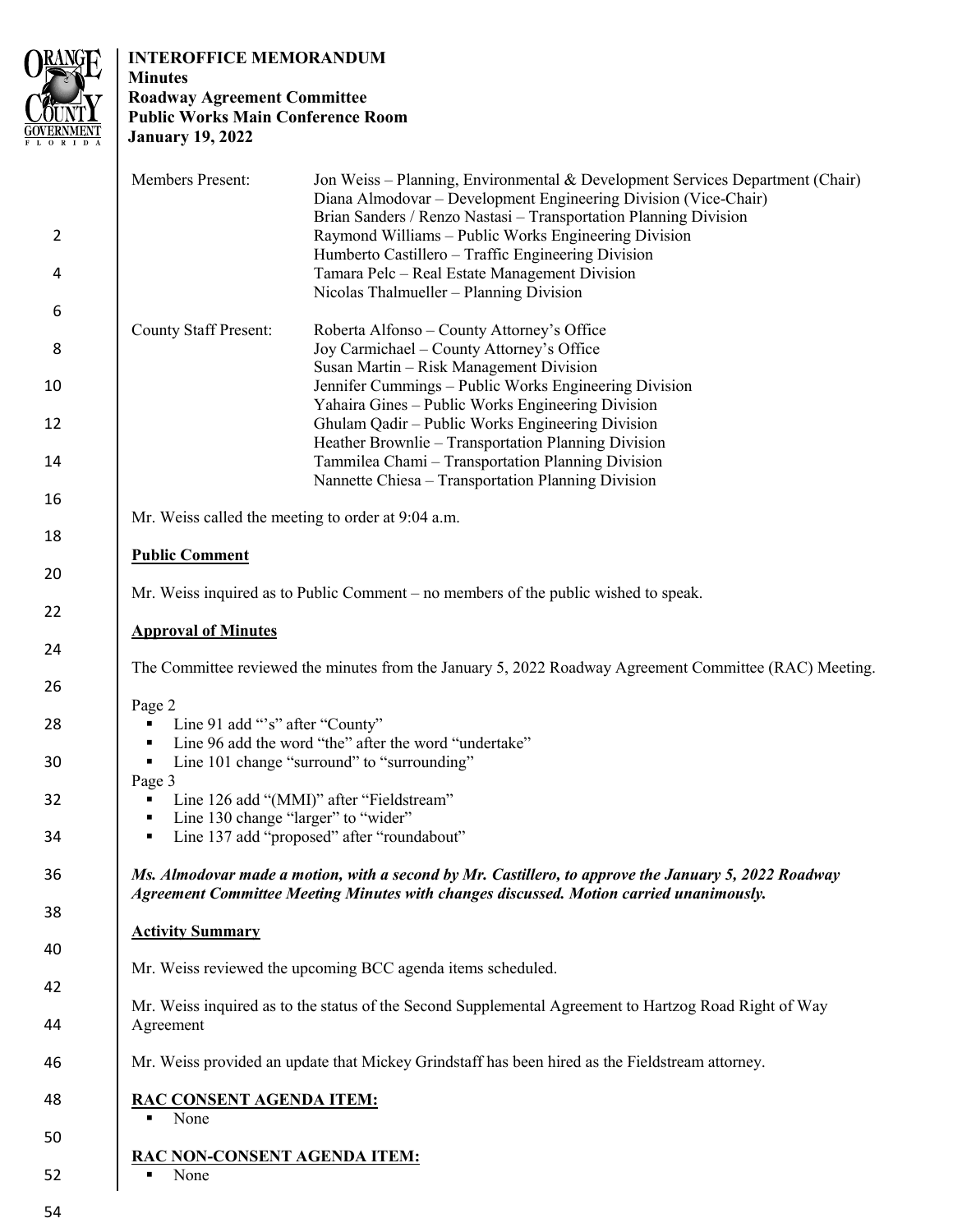# **RAC AGENDA ITEM:**

56

#### **Second Supplement (fka First Amendment) to Hamlin West Amended & Restated Road Agreement**

58 Road Affected: New Independence Parkway and Avalon Road/C.R. 545 58

- Present: Jim Willard
- 60 Previous RAC: None

62 Mr. Willard explained the land exchange which took place and informed the Committee of four parcels in the Hamlin West area totaling nineteen acres that are being added into the Hamlin West Planned Development (PD). There will be no 64 additional entitlements required for the 19-acres and the vested trips will be spread across this area. This agreement brings those parcels into the Hamlin West PD property. 62

66

Discussion of the Re-zoning running concurrently with this document to BCC.

68

Ms. Alfonso asked if there were additional owners and questioned whether this should be a Supplement instead of a First Amendment. Ms. Alfonso explained that a First Amendment is required when the terms of the original agreement are changed and a Supplement is when new terms are being proposed to the original agreement. Mr. Willard will change the 72 title of the agreement from "First Amendment" to "Second Supplement" throughout the agreement. 70

The Committee commenced their review of the Second Supplement (fka First Amendment) to Hamlin West Amended & Restated Road Agreement Page-by-Page: 74

76 Page 1

- 78 Ms. Almodovar pointed out that the original agreement reflects "Hamlin Retail Partners West, LLC" which was abbreviated as "Hamlin Retail Partners" and not "HRPW". If "HRPW" is to be used then it needs to be a defined term. 80 Mr. Willard has no objection to restoring the owner name to be consistent with the previous agreements and will make this change throughout. 78
- 82
	- Page 2
- 84 ∙ First whereas remove one of the "1" as the document number is incorrect
	- ∙ Second whereas change "further amend" to "further supplement"
- 86 ∙ Second whereas spell out Hamlin Retail Partners

### Page 3

88

- Multiple changes from "First Amendment" to "Second Supplement" and throughout
- ∙ Change "HRPW" to "Hamlin Retail Partners" and throughout
- 90 ∙ Restore deleted language in the first paragraph
- 92 Ms. Alfonso asked the Committee to confirm if the language in paragraph three is a true statement. Timing of rezoning was discussed and this supplement can be tracked separately. Mr. Willard to add a whereas clause citing the rezoning 94 changes that will be tracked separately so it is identified in the agreement.  $\sim$ to 94
- 96 The Committee requested to restore the notices provisions, the covenants provisions, and all deleted sections except for the Utilities reference. Mr. Willard requested not to include these items since incorporated by reference as currently 98 drafted. Ms. Alfonso did not agree and Mr. Nastasi asked to restore the language as discussed.  $\Omega$  $\overline{\phantom{a}}$
- Review of Exhibits commenced. Line 100
- Mr. Weiss reviewed the changes as discussed. Line 102
- 104 *Mr. Nastasi made a motion, with a second by Mr. Castillero, to approve the Second Supplement (fka First Amendment) to Hamlin West Amended & Restated Road Agreement with changes discussed, subject to final* 106 *review of exhibits by County Survey, subject to final review by the Committee. Motion carried unanimously.*  104  $\overline{\phantom{a}}$
- [BREAK 9:44 a.m.  $-10:00$  a.m.] 108
- [Mr. Williams left the meeting at  $9:44$  a.m.] line 110